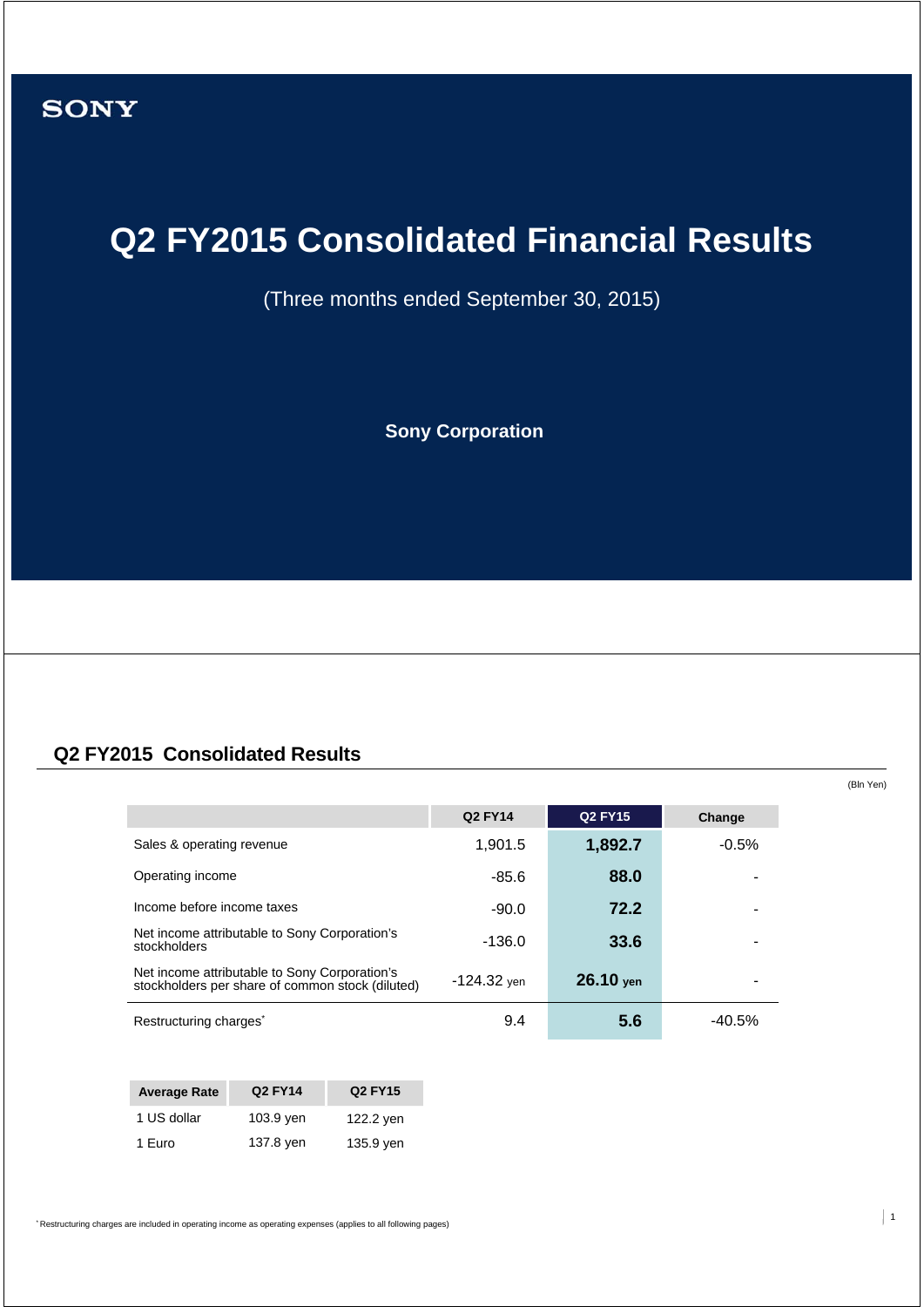### **1H FY2015 Consolidated Results**

|                                                                                                   | <b>1H FY14</b> | <b>1H FY15</b> | Change  |
|---------------------------------------------------------------------------------------------------|----------------|----------------|---------|
| Sales & operating revenue                                                                         | 3,711.4        | 3,700.8        | $-0.3%$ |
| Operating income                                                                                  | $-15.8$        | 184.9          |         |
| Income before income taxes                                                                        | $-21.6$        | 210.9          |         |
| Net income attributable to Sony Corporation's<br>stockholders                                     | $-109.2$       | 116.0          |         |
| Net income attributable to Sony Corporation's<br>stockholders per share of common stock (diluted) | $-102.14$ yen  | 94.41 yen      |         |
| Restructuring charges                                                                             | 24.7           | 15.7           | -36.3%  |

| <b>Average Rate</b> | <b>1H FY14</b> | <b>1H FY15</b> |
|---------------------|----------------|----------------|
| 1 US dollar         | 103.1 yen      | 121.8 yen      |
| 1 Euro              | 139.0 yen      | 135.0 yen      |

### **Q2 FY2015 Results by Segment**

|                                    |                  | Q2 FY14  | <b>Q2 FY15</b> | Change           | <b>FX Impact</b> |
|------------------------------------|------------------|----------|----------------|------------------|------------------|
| <b>Mobile Communications</b>       | <b>Sales</b>     | 329.5    | 279.2          | $-15.2%$         | $+1%$            |
| (MC)                               | Operating income | $-170.6$ | $-20.6$        | $+150.0$ bln yen | $-24.4$ bln yen  |
| Game &                             | Sales            | 309.5    | 360.7          | $+16.5%$         | $+7%$            |
| <b>Network Services (G&amp;NS)</b> | Operating income | 21.8     | 23.9           | $+2.1$ bln yen   | $-13.1$ bln yen  |
| <b>Imaging Products &amp;</b>      | Sales            | 178.6    | 186.0          | $+4.1%$          | $+7%$            |
| <b>Solutions (IP&amp;S)</b>        | Operating income | 20.1     | 25.9           | $+5.8$ bln yen   | $+1.9$ bln yen   |
| <b>Home Entertainment &amp;</b>    | <b>Sales</b>     | 289.7    | 289.1          | $-0.2%$          | $+7%$            |
| Sound (HE&S)                       | Operating income | 9.1      | 15.8           | +6.7 bln yen     | $-10.4$ bln yen  |
|                                    | <b>Sales</b>     | 240.4    | 258.1          | $+7.4%$          | $+13%$           |
| <b>Devices</b>                     | Operating income | 28.3     | 32.7           | $+4.4$ bln yen   | $+12.0$ bln yen  |
| <b>Pictures</b>                    | <b>Sales</b>     | 182.2    | 183.7          | $+0.9%$          | $+15%$           |
|                                    | Operating income | $-1.0$   | $-22.5$        | $-21.4$ bln yen  |                  |
| <b>Music</b>                       | <b>Sales</b>     | 120.6    | 138.7          | $+15.0%$         | $+11%$           |
|                                    | Operating income | 12.2     | 14.6           | $+2.4$ bln yen   |                  |
| <b>Financial Services</b>          | Revenue          | 269.6    | 210.7          | $-21.8%$         |                  |
|                                    | Operating income | 47.7     | 41.2           | $-6.5$ bln yen   |                  |
| <b>All Other</b>                   | <b>Sales</b>     | 86.5     | 87.4           | $+1.0%$          |                  |
|                                    | Operating income | $-19.8$  | 0.5            | $+20.2$ bln yen  |                  |
| Corporate and elimination          | <b>Sales</b>     | $-105.0$ | $-100.9$       |                  |                  |
|                                    | Operating income | $-33.3$  | $-23.4$        | $+9.9$ bln yen   |                  |
|                                    | <b>Sales</b>     | 1.901.5  | 1,892.7        | $-0.5%$          |                  |
| <b>Consolidated total</b>          | Operating income | $-85.6$  | 88.0           | $+173.6$ bln yen |                  |

- Due to Sony's modification to its organizational structure on April 1, 2015, certain figures in FY14 have been reclassified to conform to the presentation of FY15 (applies to all following pages)<br>- Sales and Revenue in e

 $\vert$  2

(Bln Yen)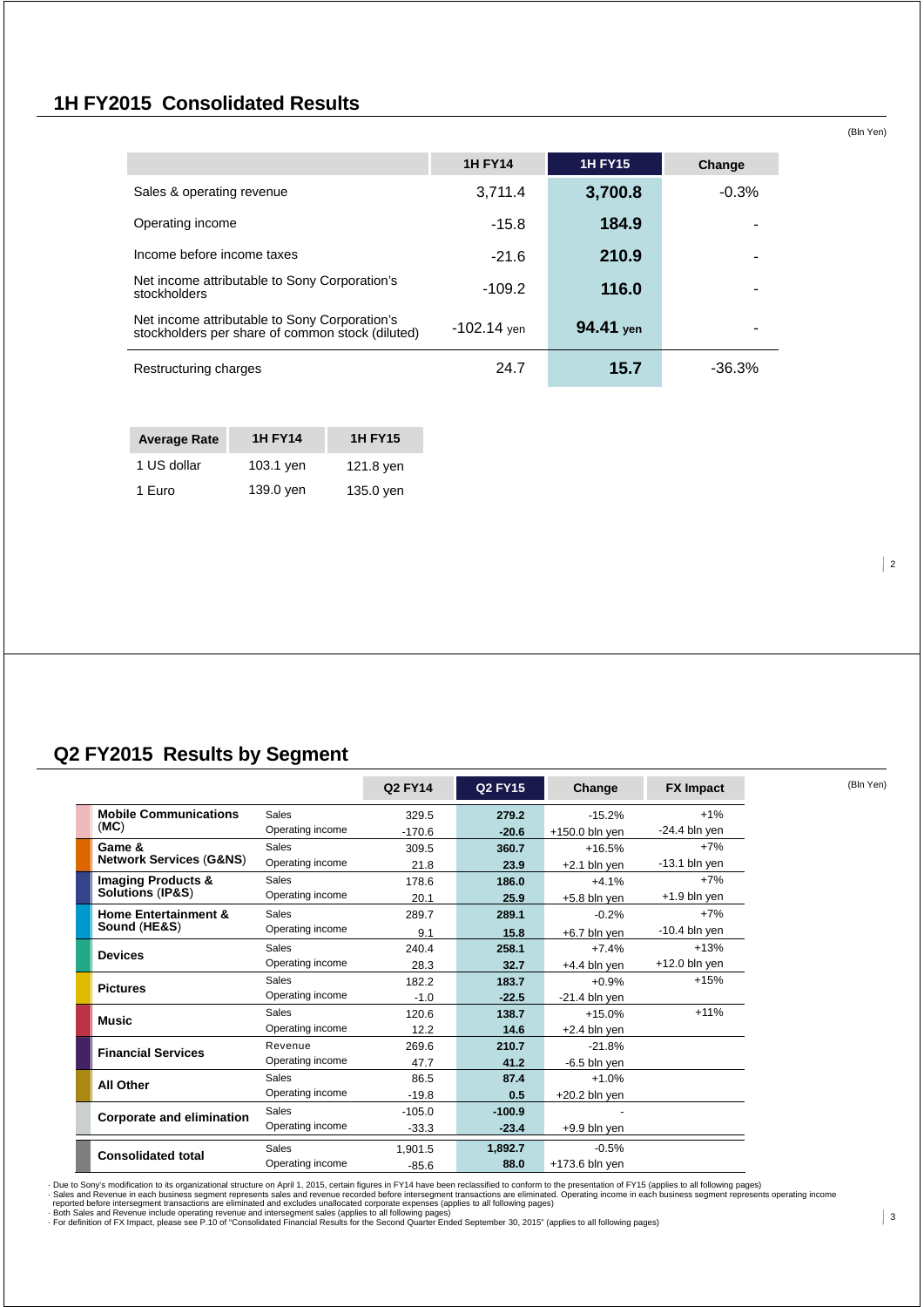# **1H FY2015 Results by Segment**

|                                    |                  | <b>1H FY14</b> | <b>1H FY15</b> | Change           | <b>FX Impact</b> |
|------------------------------------|------------------|----------------|----------------|------------------|------------------|
| <b>Mobile Communications</b>       | <b>Sales</b>     | 664.4          | 559.7          | $-15.8%$         | $+2%$            |
| (MC)                               | Operating income | $-172.2$       | $-43.5$        | $+128.7$ bln yen | -49.7 bln yen    |
| Game &                             | Sales            | 567.0          | 649.3          | $+14.5%$         | $+6%$            |
| <b>Network Services (G&amp;NS)</b> | Operating income | 26.1           | 43.4           | $+17.3$ bln yen  | $-28.7$ bln yen  |
| <b>Imaging Products &amp;</b>      | <b>Sales</b>     | 343.2          | 356.4          | $+3.8%$          | $+8%$            |
| Solutions (IP&S)                   | Operating income | 37.5           | 47.1           | $+9.6$ bln yen   | $+4.0$ bln yen   |
| <b>Home Entertainment &amp;</b>    | Sales            | 583.4          | 542.2          | $-7.1%$          | $+7%$            |
| Sound (HE&S)                       | Operating income | 17.9           | 26.7           | +8.8 bln yen     | $-18.1$ bln yen  |
| <b>Devices</b>                     | <b>Sales</b>     | 416.5          | 496.0          | $+19.1%$         | $+14%$           |
|                                    | Operating income | 39.8           | 63.0           | $+23.2$ bln yen  | $+23.0$ bln yen  |
| <b>Pictures</b>                    | <b>Sales</b>     | 377.0          | 355.3          | $-5.7%$          | $+14%$           |
|                                    | Operating income | 6.8            | $-34.2$        | $-40.9$ bln yen  |                  |
| <b>Music</b>                       | <b>Sales</b>     | 240.7          | 268.9          | $+11.7%$         | $+11%$           |
|                                    | Operating income | 23.8           | 46.3           | $+22.5$ bln yen  |                  |
| <b>Financial Services</b>          | Revenue          | 516.5          | 490.1          | $-5.1%$          |                  |
|                                    | Operating income | 91.5           | 87.1           | $-4.3$ bln yen   |                  |
| <b>All Other</b>                   | <b>Sales</b>     | 189.4          | 166.7          | $-12.0%$         |                  |
|                                    | Operating income | $-39.7$        | $-4.5$         | $+35.2$ bln yen  |                  |
| <b>Corporate and elimination</b>   | <b>Sales</b>     | $-186.7$       | $-183.8$       |                  |                  |
|                                    | Operating income | $-47.2$        | $-46.6$        | $+0.6$ bln yen   |                  |
|                                    | <b>Sales</b>     | 3.711.4        | 3.700.8        | $-0.3%$          |                  |
| <b>Consolidated total</b>          | Operating income | $-15.8$        | 184.9          | $+200.7$ bln yen |                  |

# **FY2015 Consolidated Results Forecast**

|                                                               |             |                 |                  | (Bln Yen)                   |
|---------------------------------------------------------------|-------------|-----------------|------------------|-----------------------------|
|                                                               | <b>FY14</b> | FY15 July FCT   | FY15 October FCT | <b>Change from July FCT</b> |
| Sales & operating revenue                                     | 8,215.9     | 7,900           | 7,900            |                             |
| Operating income                                              | 68.5        | 320             | 320              |                             |
| Income before income taxes                                    | 39.7        | 345             | 345              |                             |
| Net income attributable to<br>Sony Corporation's stockholders | $-126.0$    | 140             | 140              |                             |
| Capital expenditures <sup>*1</sup>                            | 251.0       | 510             | 510              |                             |
| Depreciation & amortization <sup>*2</sup>                     | 354.6       | 365             | 365              |                             |
| Research & development                                        | 464.3       | 490             | 490              |                             |
|                                                               |             | Assumption      | Assumption       |                             |
| Foreign exchange rates                                        | Actual      | (Q2-Q4 FY15)    | (2H FY15)        |                             |
| 1 US dollar                                                   | 109.9 yen   | Approx. 125 yen | Approx. 125 yen  |                             |
| 1 Euro                                                        | 138.8 yen   | Approx. 130 yen | Approx. 130 yen  |                             |

" Does not include the increase in intangible assets resulting from acquisitions (applies to all following pages)<br>"<sup>2</sup> Includes amortization expenses for intangible assets and for deferred insurance acquisition costs (appl

4

 $\vert 5$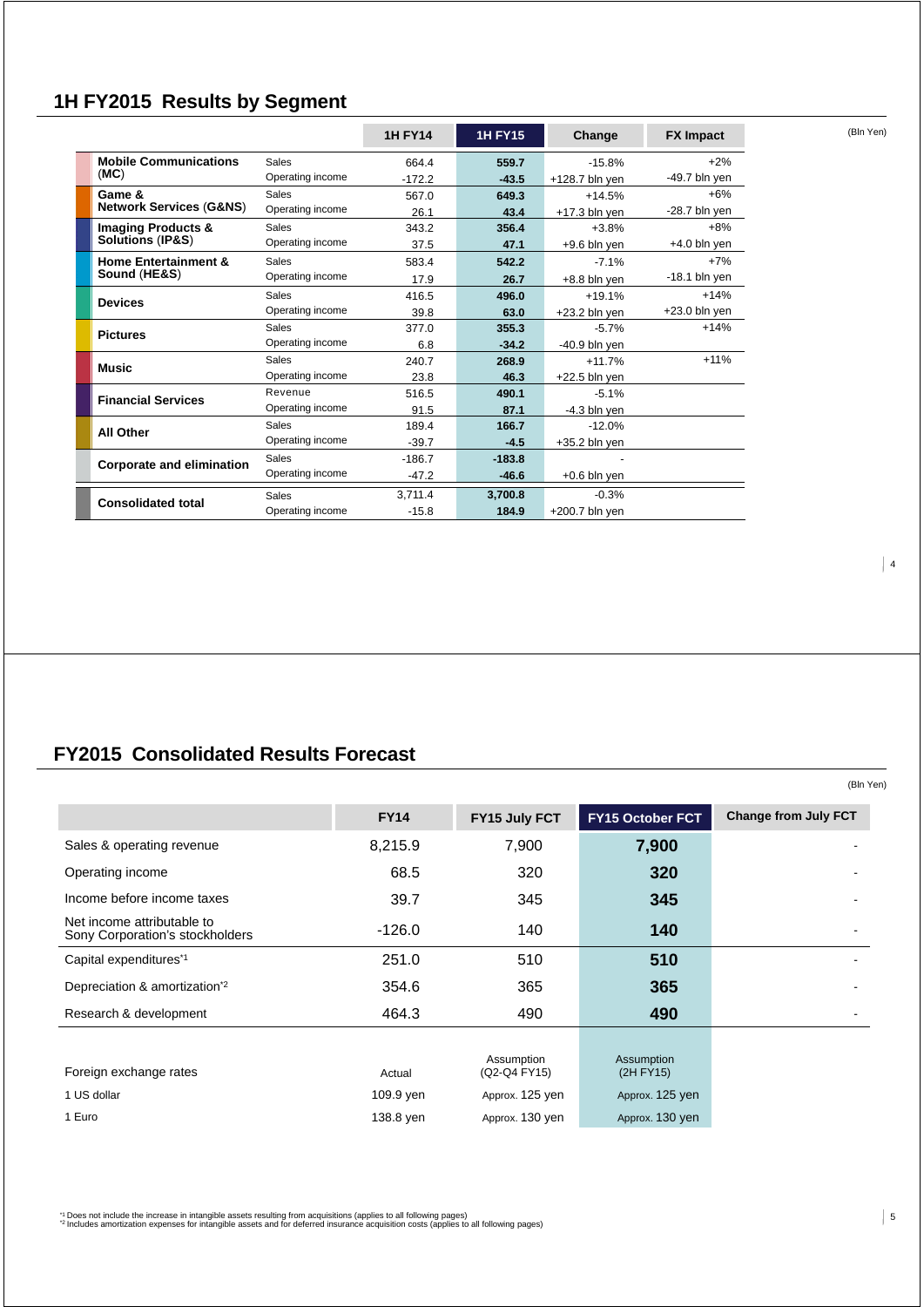### **FY2015 Results Forecast by Segment** [Reclassified]

|                                                |                  |             |                                |                                   |                                |                                                                                                     | (Bln Yen)                                                                      |
|------------------------------------------------|------------------|-------------|--------------------------------|-----------------------------------|--------------------------------|-----------------------------------------------------------------------------------------------------|--------------------------------------------------------------------------------|
|                                                |                  | <b>FY14</b> | <b>FY15</b><br><b>July FCT</b> | <b>FY15</b><br><b>October FCT</b> | Change from<br><b>July FCT</b> | <b>Segment Forecast</b><br><b>Rate Assumption</b>                                                   |                                                                                |
| <b>Mobile Communications</b>                   | Sales            | 1,410.2     | 1,190                          | 1,190                             |                                | (2H FY15)                                                                                           |                                                                                |
| (MC)                                           | Operating income | $-217.6$    | $-60$                          | $-60$                             |                                | 1 US dollar                                                                                         | $121$ yen                                                                      |
| Game &                                         | Sales            | 1,388.0     | 1.490                          | 1,520                             | $+2.0%$                        |                                                                                                     |                                                                                |
| <b>Network Services (G&amp;NS)</b>             | Operating income | 48.1        | 60                             | 80                                | $+20.0$ bln yen                | 1 Euro                                                                                              | $132$ yen                                                                      |
| <b>Imaging Products &amp;</b>                  | Sales            | 723.9       | 730                            | 720                               | $-1.4%$                        |                                                                                                     | The impact of the difference between<br>the assumed rates for the consolidated |
| Solutions (IP&S)                               | Operating income | 41.8        | 48                             | 58                                | $+10.0$ bln yen                |                                                                                                     | results and the rates used when the                                            |
| <b>Home Entertainment &amp;</b>                | Sales            | 1,238.1     | 1.160                          | 1,140                             | $-1.7%$                        | individual segments completed their<br>forecasts has been included in the<br>forecast for All Other |                                                                                |
| Sound (HE&S)                                   | Operating income | 24.1        | 22                             | 25                                | $+3.0$ bln yen                 |                                                                                                     |                                                                                |
| <b>Devices</b>                                 | <b>Sales</b>     | 927.1       | 1,100                          | 1,060                             | $-3.6%$                        |                                                                                                     |                                                                                |
|                                                | Operating income | 89.0        | 121                            | 121                               |                                |                                                                                                     |                                                                                |
| <b>Pictures</b>                                | <b>Sales</b>     | 878.7       | 1,020                          | 1,000                             | $-2.0%$                        |                                                                                                     |                                                                                |
|                                                | Operating income | 58.5        | 64                             | 35                                | $-29.0$ bln yen                |                                                                                                     |                                                                                |
| <b>Music</b>                                   | <b>Sales</b>     | 559.2       | 550                            | 550                               |                                |                                                                                                     |                                                                                |
|                                                | Operating income | 60.6        | 74                             | 74                                |                                |                                                                                                     |                                                                                |
| <b>Financial Services</b>                      | Revenue          | 1.083.6     | 1.060                          | 1,060                             |                                |                                                                                                     |                                                                                |
|                                                | Operating income | 193.3       | 175                            | 175                               |                                |                                                                                                     |                                                                                |
| All Other.<br><b>Corporate and elimination</b> | Operating income | $-229.3$    | $-184$                         | $-188$                            | $-4.0$ bln yen                 |                                                                                                     |                                                                                |
|                                                | <b>Sales</b>     | 8.215.9     | 7,900                          | 7,900                             |                                |                                                                                                     |                                                                                |
| <b>Consolidated total</b>                      | Operating income | 68.5        | 320                            | 320                               |                                |                                                                                                     |                                                                                |

 $6$ In order to reflect a change as of October 1, 2015 in the Corporate Executive Officer in charge of the medical business, which was previously included in All Other, this business will be included in the IP&S segment from Q to the presentation of the October forecast

### **Mobile Communications Segment**



### **Q2 FY2015 (year-on-year)**

Sales: 15.2% decrease (FX Impact: +1%)

·(--) Significant decrease in smartphone unit sales resulting from a strategic decision not to pursue scale in order to improve profitability

OI: 150.0 bln yen improvement (FX Impact: - 24.4 bln yen)

- ·(+) 176.0 billion yen impairment loss recorded in previous fiscal year ·(+) Improvement in product mix reflecting a shift to high value-added
- models
- ·(+) Reductions in marketing and R&D expenses
- ·(--) Decrease in smartphone unit sales ·(--) Negative impact of the appreciation of the U.S. dollar, reflecting the
- high ratio of U.S. dollar-denominated costs
- ·(--) Increase in restructuring charges

#### **FY2015 FCT**

Sales / OI: Remain unchanged from July forecast

 $\vert$  7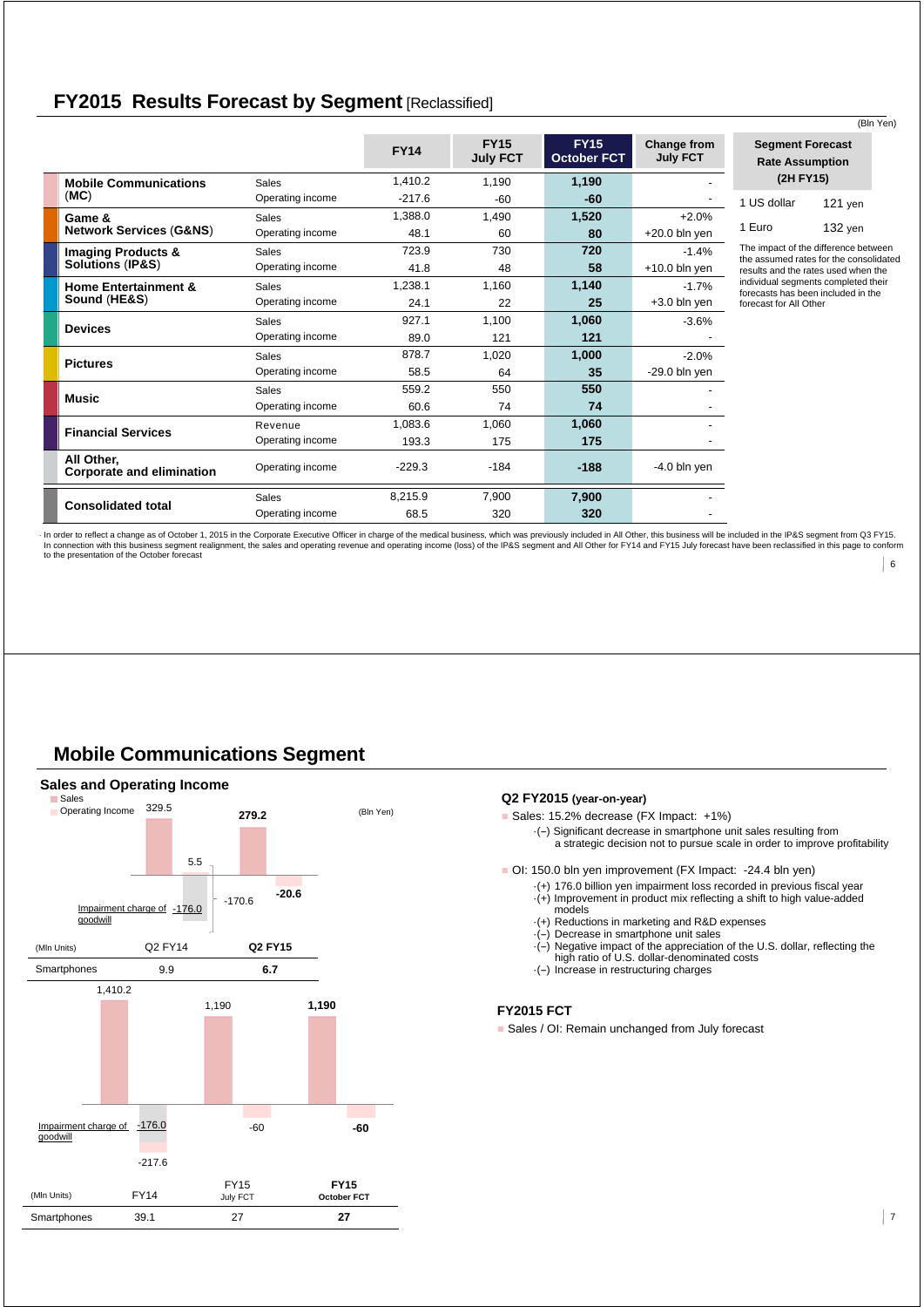# **Game & Network Services Segment**



### **Imaging Products & Solutions Segment**



-After the segment realignment (reclassified) figures for FY14, FY15 July FCT, and FY15 October FCT include<br>the medical business which was previously included in All Other, and will be included in the IP&S segment from Q3

\*1 Includes compact digital cameras and interchangeable single-lens cameras / Excludes interchangeable lenses (applies to all following pages)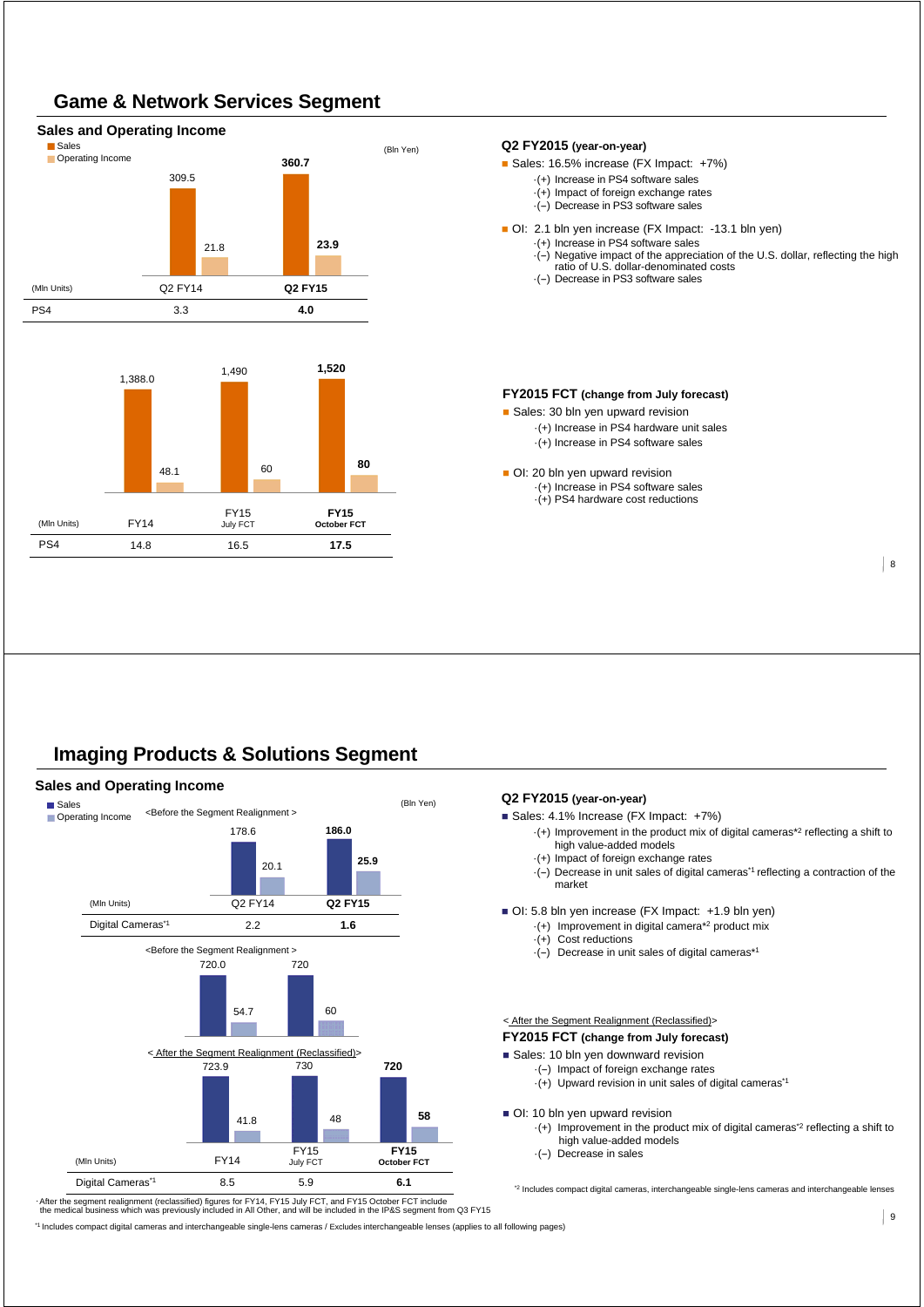# **Home Entertainment & Sound Segment**

#### TV Business (included above) Q2 FY14 **Q2 FY15** Sales Operating Income 199.7 4.9 **203.0 9.7** LCD TVs (Mln Units) 3.6 **3.0 Sales and Operating Income** Sales (Bln Yen) Operating Income TV Business (included above) FY14 FY15 July FCT **FY15 October FCT** Sales Operating Income 835.1 8.3 780 5 **780 5** LCD TVs (Mln Units) 14.6 11.5 **11.5** 1,238.1 1,160 **1,140** 24.1 22 **25** 289.7 **289.1** 9.1 **15.8**

#### **Q2 FY2015 (year-on-year)**

- Sales: 0.2% decrease (FX Impact: +7%)
	- ·(--) Decrease in home audio and video unit sales reflecting contraction of the market
	- ·(+) Improvement in product mix of LCD TVs, reflecting a shift to high valueadded models
	- ·(+) Impact of foreign exchange rates
- OI: 6.7 bln yen increase (FX Impact: -10.4 bln yen)
	- ·(+) Cost reductions
	- ·(+) Improvement in product mix
	- $\cdot$ (-) Negative impact of the appreciation of the U.S. dollar, reflecting the high ratio of U.S. dollar-denominated costs
	- ·(--) Decrease in home audio and video unit sales

#### **FY2015 FCT (change from July forecast)**

- Sales: 20 bln yen downward revision
	- ·(--) Impact of foreign exchange rates
- OI: 3 bln yen upward revision
	- ·(+) Cost reductions
	- $\cdot$ (+) Improvement in product mix reflecting a shift to high value-added models
	- ·(--) Negative impact of foreign exchange rates

 $|10$ 

# **Devices Segment**



#### **Q2 FY2015 (year-on-year)**

- Sales: 7.4% increase (FX Impact: +13%)
	- ·(+) Impact of foreign exchange rates
		- $\cdot$ (+) Increase in demand for image sensors
	- $\cdot$ (-) Decrease in battery business sales

OI: 4.4 bln yen increase (FX Impact: +12.0 bln yen)

- ·(+) Positive impact of foreign exchange rates
- ·(+) Increase in sales of image sensors
- $\cdot$ (-) Increase in depreciation and amortization and R&D expenses
- $\cdot$ (-) Decrease in battery business sales

#### **FY2015 FCT (change from July forecast)**

Sales: 40 bln yen downward revision

- ·(--) Decrease in sales of lithium-ion polymer batteries
- ·(--) Impact of a temporary decrease in image sensor production due to a production equipment problem
- OI: Remains unchanged
	- ·(+) Increase in productivity and yield in the image sensor business
	- ·(+) Reduction in costs
	- $\cdot$ (-) Decrease in sales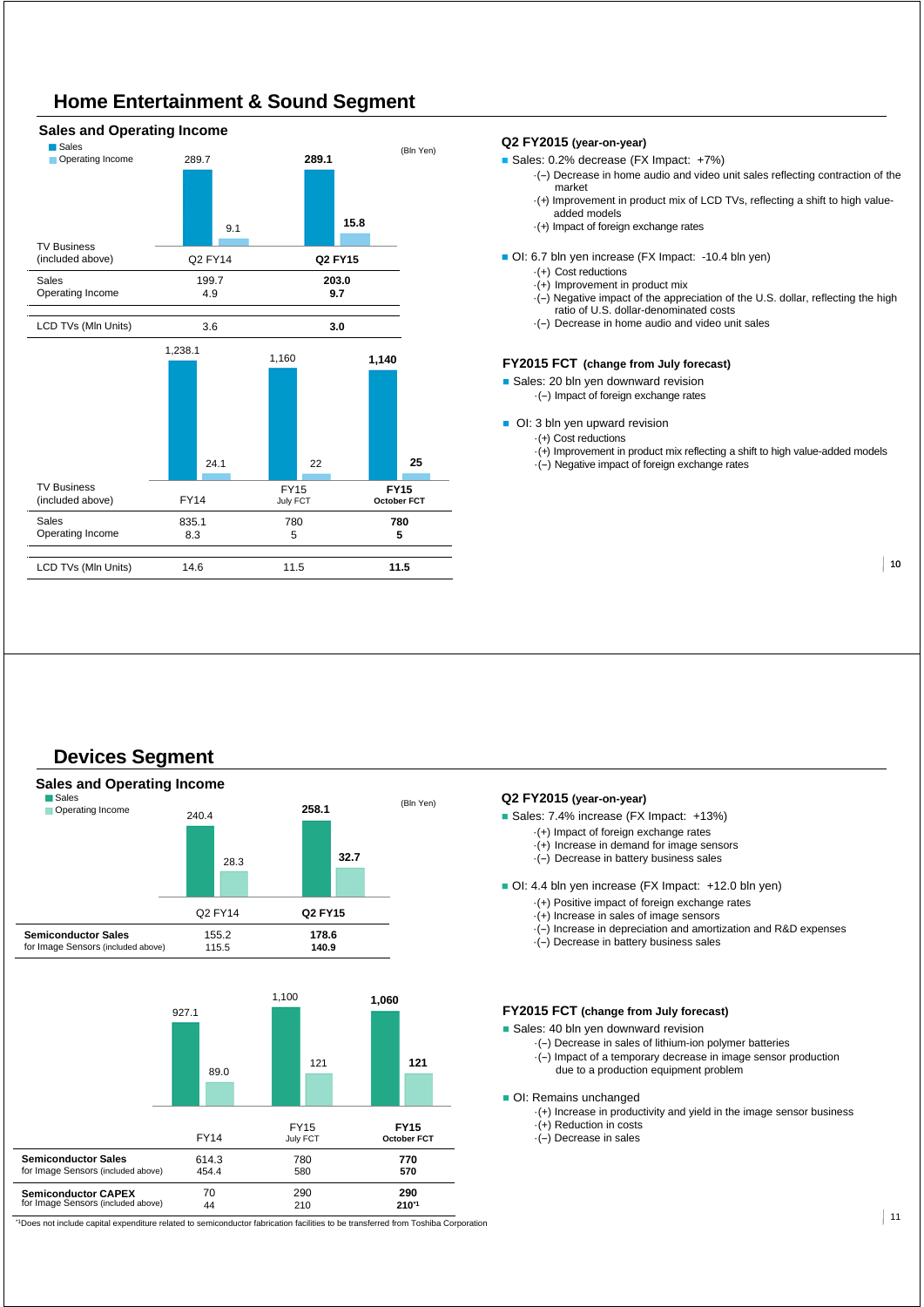



### **Music Segment**



### **Q2 FY2015 (year-on-year)** Sales: 15.0% increase (FX Impact: +11%) ·(+) Impact of the depreciation of the yen against the U.S. dollar ·(+) Increase in Visual Media and Platform sales ·(+) Higher live entertainment venue revenue ·(+) Higher sales of animation products OI: 2.4 bln yen increase ·(+) Improvement in product mix, reflecting an increase in digital streaming revenues

#### **FY2015 FCT**

Sales / OI: Remain unchanged from July forecast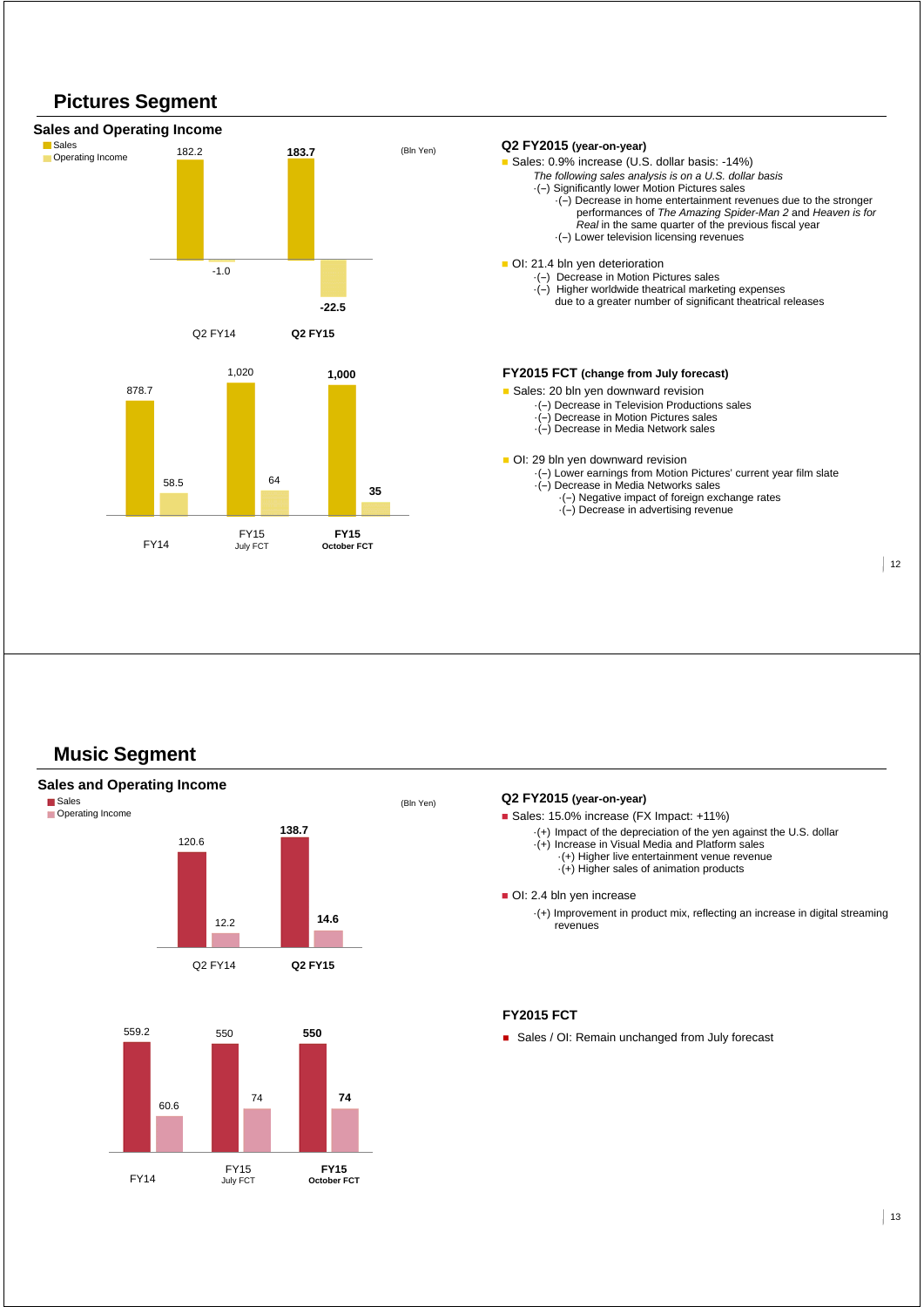# **Financial Services Segment**

### **Financial Services Revenue and Operating Income**



#### **Q2 FY2015 (year-on-year)**

Revenue: 21.8% decrease

- ·(--) Decrease in revenue at Sony Life
	- (26.7% decrease, revenue: 177.7 bln yen)
	- $\cdot$ (-) Deterioration in investment performance in the separate account resulting mainly from a significant decline in the Japanese stock
	- market during the current quarter ·(+) Increase in insurance premium revenue reflecting an increase in policy amount in force

#### OI: 6.5 bln yen decrease

·(--) Decrease in OI of Sony Life (11.0 bln yen decrease, OI: 34.7 bln yen) ·(--) Increases in the amortization of deferred insurance acquisition costs and the provision of policy reserves both pertaining to variable insurance, driven by the above-mentioned deterioration in investment performance in the separate account

#### **FY2015 FCT**

Revenue / OI : Remain unchanged from July forecast

 $|14$ 

(Bln Yen)

### **Inventory by Segment**

|                                                    |             |                |                | <b>FY14</b>    |       |                | <b>FY15</b> |
|----------------------------------------------------|-------------|----------------|----------------|----------------|-------|----------------|-------------|
|                                                    | <b>FY13</b> | Q <sub>1</sub> | Q <sub>2</sub> | Q <sub>3</sub> | Q4    | Q <sub>1</sub> | Q2          |
| <b>Mobile Communications</b><br>(MC)               | 132.5       | 116.8          | 142.3          | 144.0          | 94.0  | 129.6          | 149.9       |
| Game &<br><b>Network Services (G&amp;NS)</b>       | 91.9        | 128.2          | 193.7          | 97.4           | 86.6  | 116.8          | 220.7       |
| <b>Imaging Products &amp; Solutions (IP&amp;S)</b> | 79.9        | 84.2           | 90.1           | 97.0           | 76.0  | 86.6           | 82.2        |
| <b>Home Entertainment &amp;</b><br>Sound (HE&S)    | 157.6       | 174.4          | 219.7          | 164.5          | 133.0 | 149.1          | 156.0       |
| <b>Devices</b>                                     | 157.0       | 176.8          | 177.4          | 167.1          | 171.9 | 193.5          | 222.2       |
| <b>Pictures</b>                                    | 39.6        | 44.6           | 48.0           | 49.7           | 54.1  | 55.9           | 53.2        |
| Music                                              | 13.2        | 13.1           | 14.1           | 16.4           | 14.5  | 14.7           | 15.8        |
| <b>All Other and Corporate</b>                     | 62.2        | 53.9           | 61.5           | 45.4           | 35.3  | 34.2           | 48.2        |
| <b>Consolidated total</b>                          | 733.9       | 792.0          | 946.8          | 781.5          | 665.4 | 780.4          | 948.2       |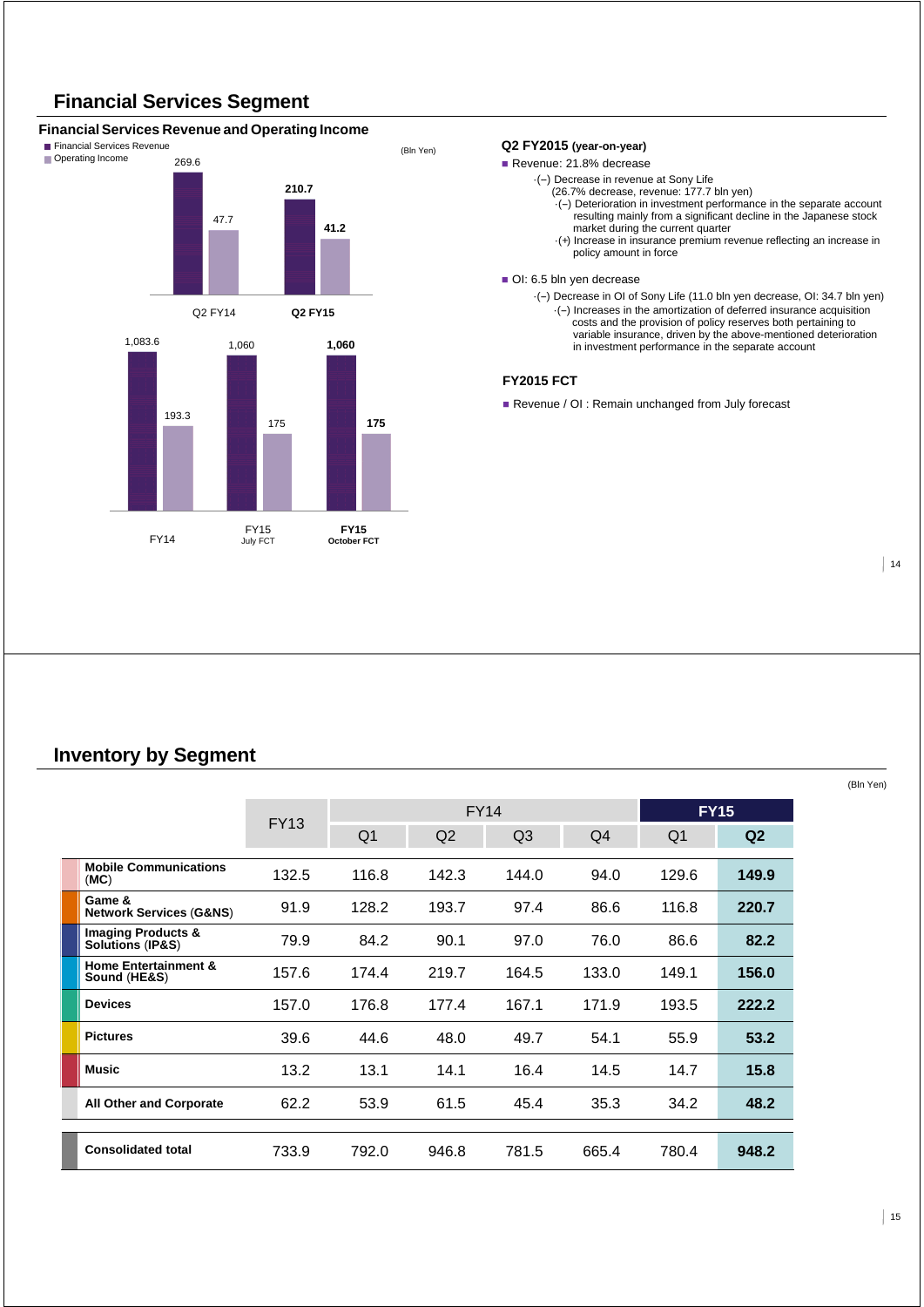# **Long-lived Assets and Goodwill by Segment**

|                                                              |                   |             | <b>FY15</b>    |                |  |
|--------------------------------------------------------------|-------------------|-------------|----------------|----------------|--|
|                                                              |                   | <b>FY14</b> | Q <sub>1</sub> | Q <sub>2</sub> |  |
| <b>Mobile Communications</b>                                 | Long-lived assets | 92.1        | 90.2           | 84.8           |  |
| (MC)                                                         | Goodwill          | 3.3         | 3.3            | 3.3            |  |
| Game &                                                       | Long-lived assets | 122.8       | 126.6          | 125.5          |  |
| <b>Network Services (G&amp;NS)</b>                           | Goodwill          | 154.4       | 155.2          | 154.5          |  |
| <b>Imaging Products &amp;</b><br><b>Solutions (IP&amp;S)</b> | Long-lived assets | 65.8        | 64.1           | 62.4           |  |
|                                                              | Goodwill          | 6.1         | 6.3            | 7.7            |  |
| <b>Home Entertainment &amp;</b><br>Sound (HE&S)              | Long-lived assets | 22.9        | 27.4           | 22.0           |  |
|                                                              | Goodwill          |             |                |                |  |
| <b>Devices</b>                                               | Long-lived assets | 352.1       | 365.9          | 412.8          |  |
|                                                              | Goodwill          | 37.8        | 39.0           | 38.9           |  |
| <b>Pictures</b>                                              | Long-lived assets | 143.5       | 146.7          | 148.8          |  |
|                                                              | Goodwill          | 224.2       | 230.8          | 235.3          |  |
| <b>Music</b>                                                 | Long-lived assets | 244.8       | 263.6          | 257.9          |  |
|                                                              | Goodwill          | 132.4       | 171.1          | 167.9          |  |
| <b>Financial Services</b>                                    | Long-lived assets | 50.4        | 49.3           | 50.2           |  |
|                                                              | Goodwill          | 2.3         | 2.3            | 2.3            |  |
| <b>All Other and Corporate</b>                               | Long-lived assets | 287.2       | 295.7          | 287.0          |  |
|                                                              | Goodwill          | 0.8         | 0.9            | 0.8            |  |
|                                                              | Long-lived assets | 1,381.6     | 1,429.5        | 1,451.4        |  |
| <b>Consolidated total</b>                                    | Goodwill          | 561.3       | 608.9          | 610.7          |  |

· Long-lived assets include property, plant and equipment and intangible assets

# **Depreciation & Amortization and Restructuring Charges by Segment**

|                                    |                              |             | <b>FY14</b>    |        |                | <b>FY15</b>    | (Mln Yen) |                |                |  |
|------------------------------------|------------------------------|-------------|----------------|--------|----------------|----------------|-----------|----------------|----------------|--|
|                                    |                              | <b>FY13</b> | Q <sub>1</sub> | Q2     | Q <sub>3</sub> | Q <sub>4</sub> | <b>FY</b> | Q <sub>1</sub> | Q <sub>2</sub> |  |
| <b>Mobile Communications</b>       | Depreciation & Amortization  | 23,815      | 6,949          | 4,951  | 6,072          | 6,156          | 24,128    | 6,196          | 6,011          |  |
| (MC)                               | <b>Restructuring Charges</b> | 3,611       | 13             | 44     | 1.790          | 3,944          | 5,791     | 8,052          | 4,258          |  |
| Game &                             | Depreciation & Amortization  | 16.529      | 4,000          | 4,426  | 4,740          | 5,170          | 18,336    | 4,640          | 4,507          |  |
| <b>Network Services (G&amp;NS)</b> | <b>Restructuring Charges</b> | 371         | 64             |        | 12             | 7,196          | 7,272     | 15             |                |  |
| <b>Imaging Products &amp;</b>      | Depreciation & Amortization  | 38,080      | 6.967          | 8,293  | 7.243          | 9,272          | 31.775    | 7,012          | 6,795          |  |
| Solutions (IP&S)                   | <b>Restructuring Charges</b> | 3,422       | 129            | 71     | 315            | 6,762          | 7,277     | 44             | 16             |  |
| <b>Home Entertainment &amp;</b>    | Depreciation & Amortization  | 25.806      | 6,105          | 6,138  | 6,356          | 6,639          | 25,238    | 5,581          | 5,806          |  |
| Sound (HE&S)                       | <b>Restructuring Charges</b> | 1.592       | 540            | 37     | 3              | 1.380          | 1,960     | $-57$          | 5              |  |
| <b>Devices</b>                     | Depreciation & Amortization  | 106,472     | 21,014         | 21.588 | 21,967         | 23,226         | 87.795    | 24,135         | 26,935         |  |
|                                    | <b>Restructuring Charges</b> | 8,894       | 542            | 2,823  | 220            | 3,837          | 7,422     | $-30$          | 34             |  |
| <b>Pictures</b>                    | Depreciation & Amortization  | 18.078      | 4,565          | 4,691  | 5,241          | 5,483          | 19.980    | 5,252          | 5,471          |  |
|                                    | <b>Restructuring Charges</b> | 6.735       |                | 16     | 166            | 1,736          | 1,918     | 49             | 121            |  |
| Music                              | Depreciation & Amortization  | 15.572      | 3,594          | 3,669  | 3,652          | 3,729          | 14,644    | 4,181          | 4,624          |  |
|                                    | <b>Restructuring Charges</b> | 685         | 25             | 35     | 1,317          | 737            | 2,114     | 77             | 258            |  |
| <b>Financial Services</b>          | Depreciation & Amortization  | 54,348      | 15,619         | 13,602 | 13,770         | 23,232         | 66,223    | 16,521         | 24,044         |  |
|                                    | <b>Restructuring Charges</b> |             |                |        |                |                |           |                |                |  |
| <b>All Other</b>                   | Depreciation & Amortization  | 26,925      | 2,714          | 2,461  | 2,620          | 4,559          | 12,354    | 1.700          | 1,883          |  |
| Corporate                          | Depreciation & Amortization  | 51,070      | 12,771         | 12.630 | 12.672         | 16,078         | 54,151    | 11,803         | 10,958         |  |
| <b>All Other and Corporate</b>     | <b>Restructuring Charges</b> | 55,279      | 13,949         | 6,398  | 5,225          | 38,708         | 64,280    | 1,981          | 913            |  |
| <b>Consolidated total</b>          | Depreciation & Amortization  | 376,695     | 84,298         | 82.449 | 84,333         | 103,544        | 354,624   | 87,021         | 97,034         |  |
|                                    | <b>Restructuring Charges</b> | 80,589      | 15.262         | 9.424  | 9,048          | 64,302         | 98.036    | 10,131         | 5,605          |  |

<sup>17</sup> · Restructuring Charges include depreciation associated with restructured assets

 $|16$ 

(Bln Yen)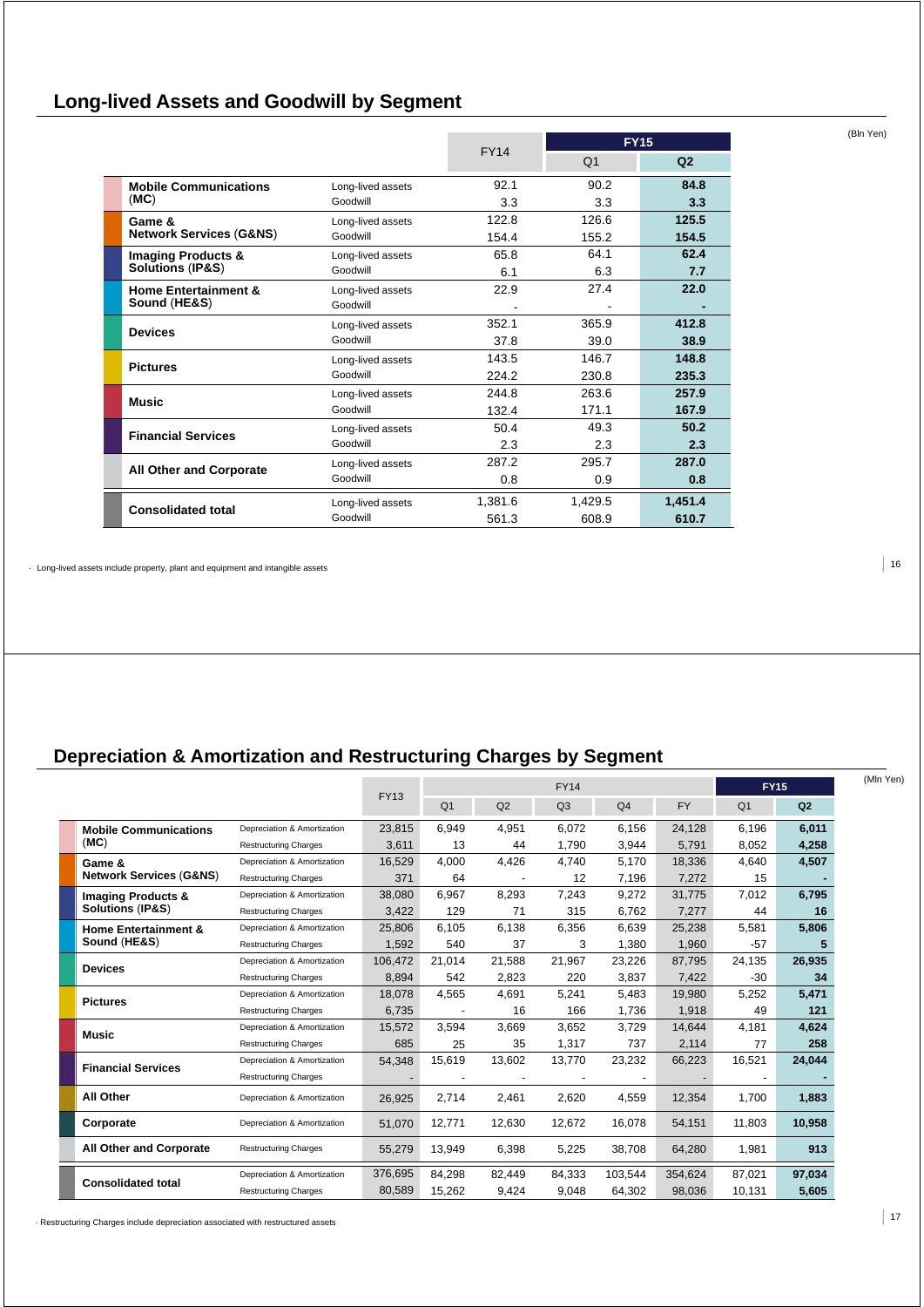## **Return on Invested Capital (ROIC) by Segment Results and Forecast** [Reclassified]

|                                                    | <b>FY14</b> | <b>FY15</b> | <b>FY17</b> |
|----------------------------------------------------|-------------|-------------|-------------|
| <b>Mobile Communications</b><br>(MC)               |             |             | $8 - 15%$   |
| Game &<br><b>Network Services (G&amp;NS)</b>       | 7.8%        | 6.4%        | $11 - 15%$  |
| <b>Imaging Products &amp; Solutions (IP&amp;S)</b> | 16.5%       | 15.4%       | $19 - 26%$  |
| <b>Home Entertainment &amp;</b><br>Sound (HE&S)    | 7.9%        | 6.9%        | $6 - 13%$   |
| <b>Devices</b>                                     | 11.0%       | 11.5%       | $12 - 16%$  |
| <b>Pictures</b>                                    | 5.5%        | 4.8%        | $6 - 7%$    |
| <b>Music</b>                                       | 18.2%       | 20.0%       | $13 - 15%$  |

ROIC is operating income after tax divided by invested capital

Tax Rate: A 34% rate has been applied to all segments

Invested Capital: The total of long-lived assets, goodwill, investment and inventory have been used for the MC, G&NS, IP&S, HE&S and Devices segments<br>The total of equity and net debt have been used for the Pictures and Mus The amount of inventory of the MC, G&NS, IP&S, HE&S and Devices segments and the invested capital of the Pictures and Music segments have been calculated by averaging the amount of each<br>at five points in time ⊶ the beginn

The amount of long-lived assets, goodwill and investment of the MC, G&NS, IP&S, HE&S and Devices segments have been calculated by averaging the amount at the beginning and end of the fiscal year

ROIC for the IP&S segment for FY14, FY15 and FY17 includes the medical business which was previously included in All Other and will be included in the IP&S segment from Q3 FY15

(Bln Yen)

# **CAPEX and Depreciation & Amortization excluding Financial Services / Consolidated R&D**



**Capital Expenditures** 









**Consolidated**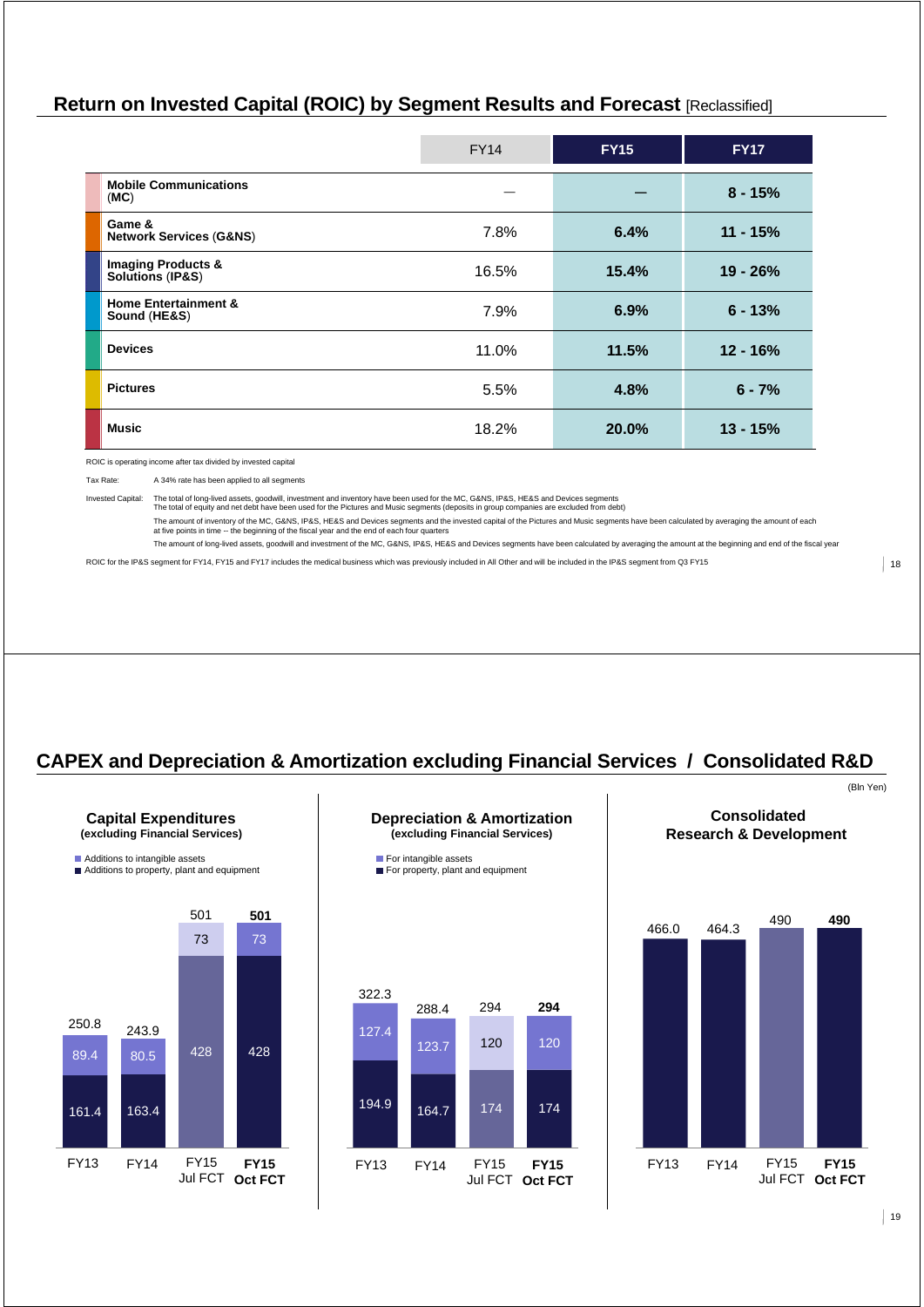# **Unit Sales for Key Electronics Products (Quarterly Results)**

FY14 **FY15 Consumer Electronics** Q1 Q2 Q3 Q4 FY Q1 **Q2 Smartphones** 9.4 9.9 11.9 7.9 39.1 7.2 **6.7 Digital Cameras** 2.2 2.2 2.6 1.5 8.5 1.7 **1.6 LCD TVs** 3.6 3.6 4.7 2.7 14.6 2.6 **3.0 Game PS4** 2.7 3.3 6.4 2.4 14.8 3.0 **4.0**

# **Unit Sales for Key Electronics Products** (Annual Forecast)

(Mln units)

 $\vert$  20

|                             | <b>FY13</b> |                         |      | <b>FY15</b>        |
|-----------------------------|-------------|-------------------------|------|--------------------|
| <b>Consumer Electronics</b> |             | <b>FY14</b><br>July FCT |      | <b>October FCT</b> |
| <b>Smartphones</b>          | 39.1        | 39.1                    | 27   | 27                 |
| <b>Digital Cameras</b>      | 11.5        | 8.5                     | 5.9  | 6.1                |
| <b>LCD TVs</b>              | 13.5        | 14.6                    | 11.5 | 11.5               |
| Game                        |             |                         |      |                    |
| PS <sub>4</sub>             | 7.5         | 14.8                    | 16.5 | 17.5               |

(Mln units)